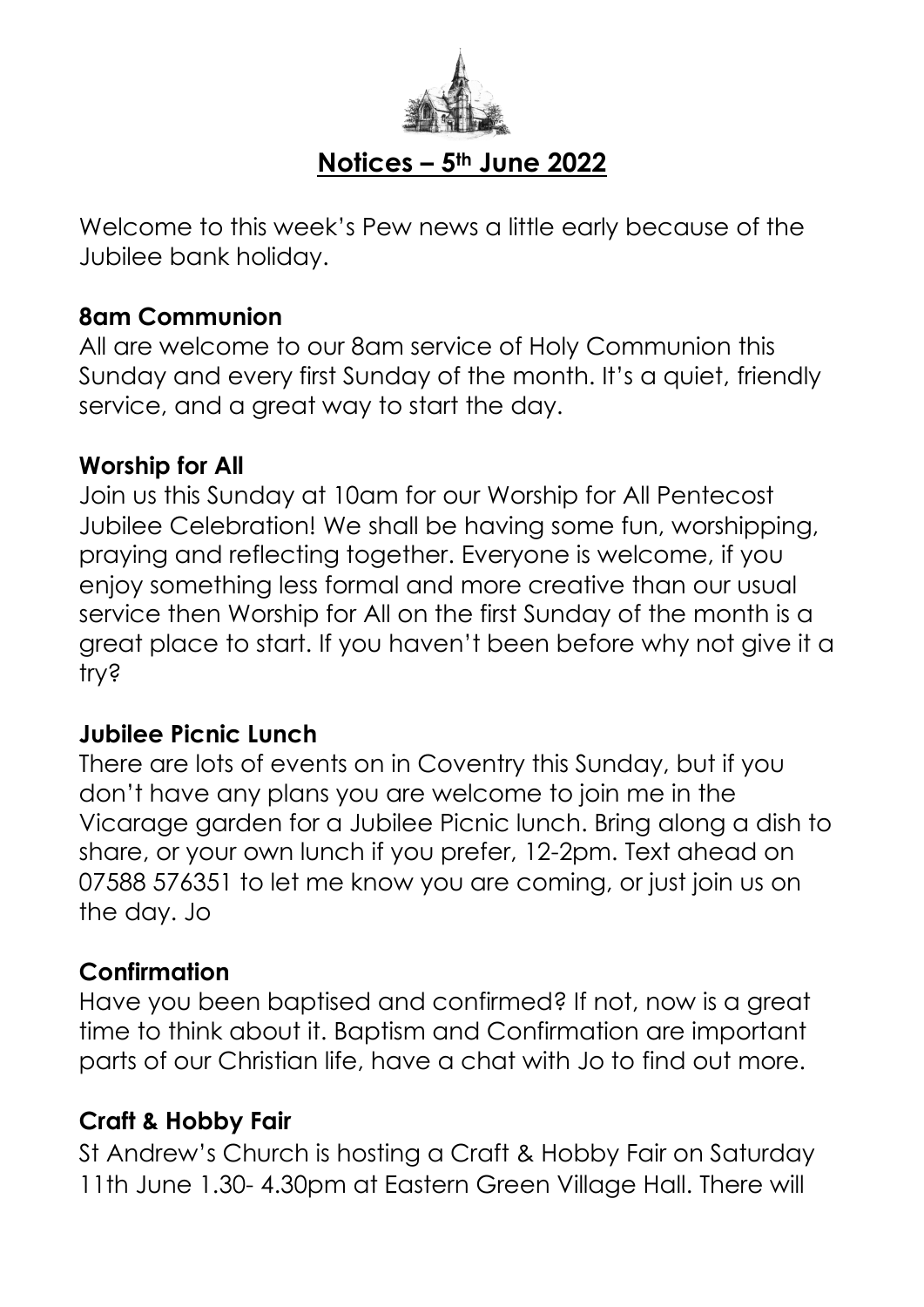be15 tables selling a variety of homemade crafts. Refreshments and cakes will also be available. Please do come along.

We are looking for volunteers to provide some delicious cakes to sell as part of the refreshments, donations of books and jigsaws, so if you have any of these you wish to get rid of, we will be happy taking these off your hands and volunteers to help set up the tables. Please speak to Rebecca Martin or contact Julie on 07756 918847 or [administrator@standrews-eg.org.uk](mailto:administrator@standrews-eg.org.uk) if you are able to help.

### **Vicarage Drive**

Please could people refrain from parking in the driveway next to the church. This is a shared private drive with the vicarage and the private property next to the church. Anyone who struggles with mobility is welcome to park at the vicarage.

# **Parish Away Day - Saturday 25th June 2022**

**WHAT IS IT?** A day away for members of St Andrew's/St Andy's to come together for fellowship, worship, discussion and prayer. **WHERE IS IT?** Berkswell Church Hall

# **WHO IS IT FOR?** Everyone including children

Tea and coffee will be provided and we will have a bring and share lunch (please speak with Sue or Jo if you have questions concerns about lunch).

Please think about joining us as we meet together on 25<sup>th</sup> June. **Want to know more or book a place?**

Speak with Sue Masters 07958322026 or Rev Jo Joyce

# **Volunteer Drivers Wanted!**

Would you be able to offer the occasional lift to church for someone in need? We are looking for people who could assist in helping to church those who are unable to come without help. If you would be happy to do this please speak to Jo. If you would like a lift to any of our services do get in touch with Julie and we will do our best to help.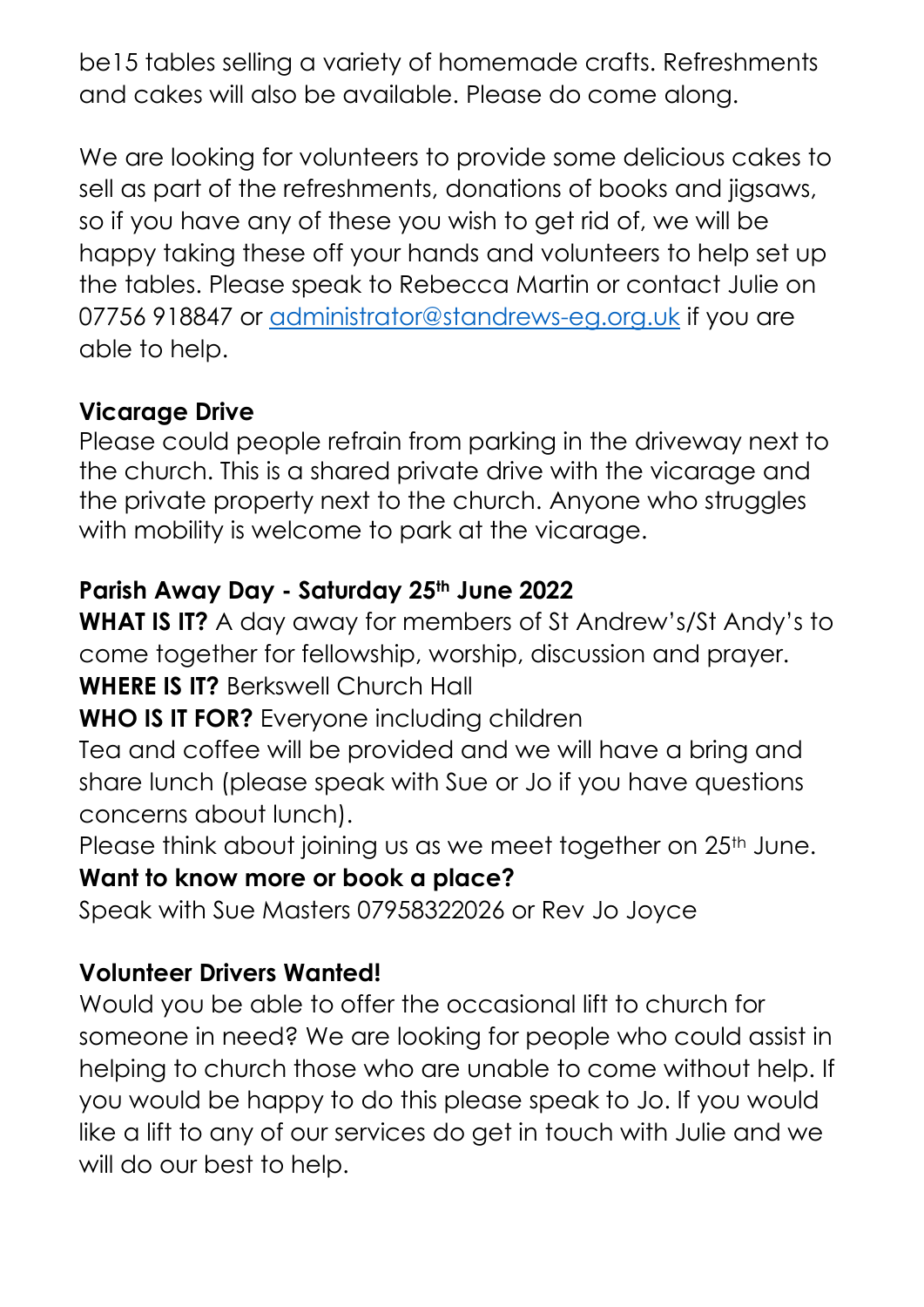## **Monday Prayer**

Join us on Monday Morning's at 9.30am for zoom prayers. The zoom access codes are: [https://us02web.zoom.us/j/83313483900?pwd=VmQ5UDBTalpWaT](https://us02web.zoom.us/j/83313483900?pwd=VmQ5UDBTalpWaTVVODBCakZ4a3NQZz09) [VVODBCakZ4a3NQZz09](https://us02web.zoom.us/j/83313483900?pwd=VmQ5UDBTalpWaTVVODBCakZ4a3NQZz09) Meeting ID: 833 1348 3900 Passcode: 090705

### **Bereavement Group**

We meet on Tuesday Mornings in Church for tea, biscuits and chat on the second and fourth Tuesdays of the month at 11am. If you have been bereaved over the last 3 years and would find a small friendly group helpful then do come along. If you would like more information speak to Lynnette on 024 7646 7097 or 07890 048210.

### **Building our Faith**

Building our Faith bible study is taking a break and will restart on Wednesday 18th May. The zoom access codes are: [https://us02web.zoom.us/j/85246705617?pwd=MW9YVm1vZ1cxd](https://us02web.zoom.us/j/85246705617?pwd=MW9YVm1vZ1cxdUUraWdXYU9GTEUwdz09) [UUraWdXYU9GTEUwdz09](https://us02web.zoom.us/j/85246705617?pwd=MW9YVm1vZ1cxdUUraWdXYU9GTEUwdz09) Meeting ID: 852 4670 5617

Passcode: 668683

## **Donations**

We have several people who continue to use the online giving page to make donations and give weekly to the work of the church. The link below will take you directly to the page. It is a secure way of supporting the churches ministry. Thank you for your ongoing support. Nick Tooby

[https://givealittle.co/campaigns/eef64318-0a22-4db7-8d81-](https://givealittle.co/campaigns/eef64318-0a22-4db7-8d81-0ab3ccddf15d) [0ab3ccddf15d](https://givealittle.co/campaigns/eef64318-0a22-4db7-8d81-0ab3ccddf15d)



Mike McCaffrey who has recently had major surgery and is due to have further treatment.